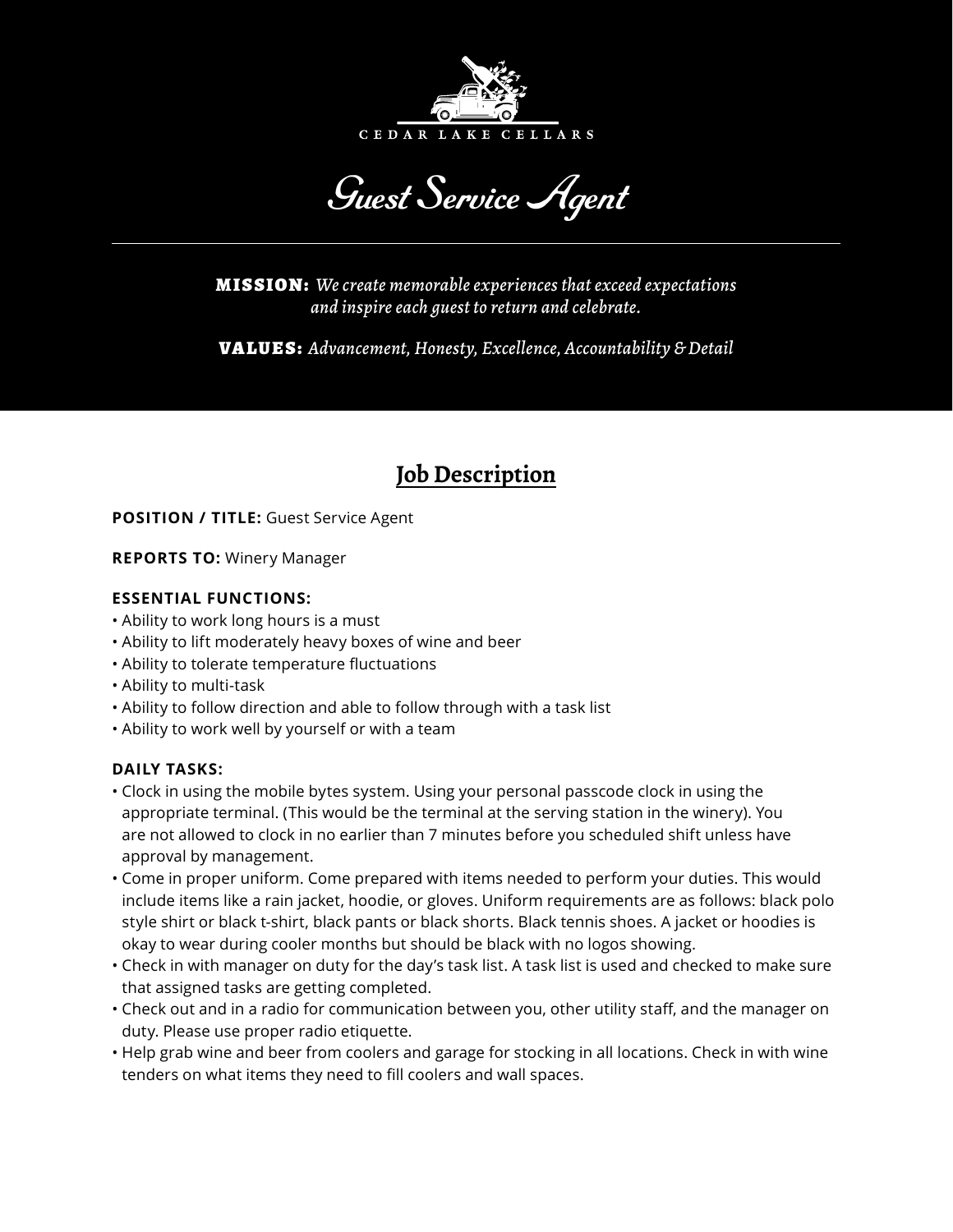Guest Service Agent



- Restock the walk in cooler behind the Smoke House (when needed or asked). Restock the walk in cooler in the BR. Restock the coolers in the Winery. Restock the coolers in the Smoke House.
- Set up the bussing station. This is the station that is by the winery fireplace on the outside of the winery. This station should have extra trashcans, boxes for empty wine bottles, a sanitation bucket with towels and sanitizer liquid, bus tubs, extra trashcan liners and rubber bands, etc.
- Open patio umbrellas and close at night. The key for the umbrellas should be found in the Winery stock cabinet and in the Barrel Room stock cabinet. If weather is bad, close umbrellas if open to protect them. If the large fire pit by winery patio is lit, close the umbrellas closest to the fire pit. This is to protect the umbrella fabric
- Fill all water coolers on Winery and Barrel Room patios and fill backups in walk in. Extra water coolers are found in Dry Storage.
- Fill ice in the Winery and Smoke House.
- Pick up trash using the proper method. This includes cigarette butts.
- Clean and restock Texaco bathrooms on each side. This includes men and women's. Use the proper cleaning checklist to ensure bathrooms are getting cleaned properly.
- Check parking lot for trash and organization
- Empty trash cans
- Run wine bottles to the recycling dumpster
- Help with the setting up and taking down of fire pit rentals during fire pit rental season. Let management know when supplies for the fire pit rentals are getting low. This would include items like signage, fire starters, and wood.
- Help with the stacking, moving and relocation of lawn chairs after daily operations.
- Help the events department with the set up and tear down of weddings or other private events if asked to do so.
- All other assigned tasks given to you by a member of the management team.

#### **CHARACTERISTICS / SKILLS:**

- A CLC employee must be able to work in a fast paced environment
- Be able to stay positive and cheerful
- Be courteous and friendly to guests and staff members
- Always have a smile on their face
- Always willing to help out a guest or staff member in need.
- Be a team player (We believe in teamwork our motto OLOT-one logo one team)

#### **EXPERIENCE / EDUCATION:**

- 1 year of experience in the Food and Beverage Industry
- Serve Safe Certification preferred

#### **WORKING CONDITIONS / PHYSICAL REQUIREMENTS:**

- Must be available to work weekends.
- Hours: Wednesday's 10am–6pm | Thursday's 10am–6pm | Friday 10am–9pm Saturday 10am–9pm | Sunday from 10am–6pm
- Work is performed in restaurant and event venue.
- Ability to work in a standing position for long time periods for events.